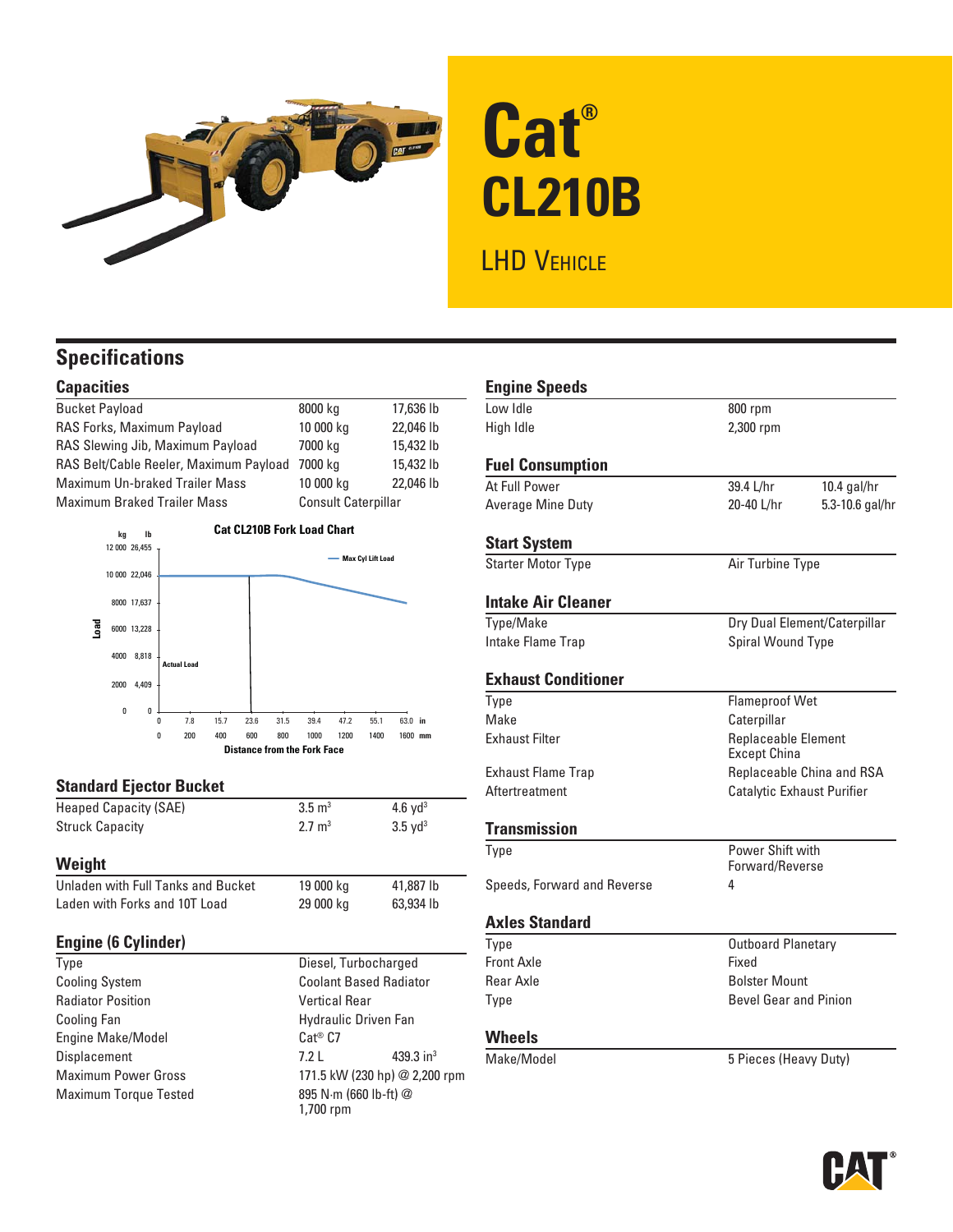# **CL210B LHD Vehicle**

| Tires                            |                                                       | <b>Pneur</b>               |
|----------------------------------|-------------------------------------------------------|----------------------------|
| Type                             | <b>XKA Tires</b>                                      | Compre                     |
| Size                             | $17.5 \times R25$                                     | Air Floy                   |
| <b>Ply Rating</b>                | Radial                                                |                            |
| <b>Inflation Media</b>           | Air                                                   | Govern                     |
| <b>Inflation Pressure</b>        | 800 kPa<br>116 psi                                    | <b>Relief F</b><br>Air Rec |
| <b>Hydraulic Filtration</b>      |                                                       |                            |
| <b>Bucket System</b>             | Return 10 Micron                                      | Vehic                      |
|                                  | <b>Replaceable with Bypass</b>                        | 1st Gea                    |
| Steer/Brake System               | Pressure 10 Micron                                    | 2nd Ge                     |
|                                  | <b>Replaceable with Bypass</b>                        | 3rd Ge:<br>4th Gea         |
| <b>Articulation</b>              |                                                       |                            |
| Degrees of Turn Either Side      | 43 Degree                                             |                            |
| <b>Oscillation</b>               |                                                       |                            |
| Degrees Up and Down from Horizon | 7.5 Degree                                            |                            |
| <b>Seating (Driver)</b>          |                                                       |                            |
| Type                             | Cross-seated                                          |                            |
|                                  |                                                       |                            |
| <b>Canopy</b>                    |                                                       |                            |
| <b>Type Protective Device</b>    | ROPS/FOPS                                             |                            |
| <b>Electrical System</b>         |                                                       |                            |
| Type                             | Approved Flameproof                                   | Grade                      |
| Voltage                          | <b>12V</b>                                            |                            |
| Polarity                         | <b>Floating Chassis</b>                               |                            |
|                                  |                                                       | Side to                    |
| <b>Shutdown System</b>           |                                                       |                            |
| <b>System Type</b>               | <b>DCS Electronic</b>                                 |                            |
| <b>Standard Shutdowns</b>        | <b>Intrinsically Safe Approved</b>                    |                            |
|                                  | Low Engine Oil Pressure<br><b>Exhaust Temperature</b> |                            |
|                                  |                                                       |                            |
|                                  | <b>Engine Coolant Level</b>                           |                            |
|                                  | <b>Engine Coolant Temperature</b>                     |                            |
|                                  | <b>Turbo Temperature</b>                              |                            |
|                                  | Scrubber Level 1                                      |                            |
|                                  | Scrubber Level 2                                      |                            |
| <b>Optional Shutdowns</b>        | <b>High Methane</b>                                   |                            |
|                                  | Low Hydraulic Oil                                     |                            |
|                                  | <b>Exhaust Scrubber Temperature</b>                   | Servio                     |
| <b>Lights</b>                    |                                                       | Hydrau                     |
| Number/Location                  | 2 Front, 2 Rear                                       | <b>Fuel Ta</b><br>Main A   |
|                                  | Approved Flameproof                                   | Transm                     |
| <b>Alternator</b>                |                                                       | Engine                     |
| Drive                            | Hydraulic                                             | Engine<br>Axle Oi          |
| Type                             | Approved Flameproof                                   | Water                      |

# matic System

| <b>Compressor Type</b>   | Piston Engine Gear Driven                                               |         |
|--------------------------|-------------------------------------------------------------------------|---------|
| Air Flow                 | 0.340 m <sup>3</sup> /min (1.2 ft <sup>3</sup> /min) $@$<br>$1,500$ rpm |         |
| <b>Governed Pressure</b> | 800 kPa                                                                 | 116 psi |
| Relief Pressure          | 830 kPa                                                                 | 120 psi |
| Air Receiver Volume      | 150 L                                                                   | 40 gal  |

# **Le Speeds**

**kN**

**lbf**

| 1st Gear | $2.9$ km/h  | $1.8$ mph  |
|----------|-------------|------------|
| 2nd Gear | $6.1$ km/h  | $3.8$ mph  |
| 3rd Gear | $10.5$ km/h | $6.5$ mph  |
| 4th Gear | $18.1$ km/h | $11.3$ mph |
|          |             |            |

#### **CL210B TE V Speed**



# **e Ability**

| <b>Front to Rear</b>  | 1:4 |
|-----------------------|-----|
| Side to Side (Empty)  | 1:4 |
| Side to Side (Loaded) | 1:8 |



# **Service Capacities**

| <b>Hydraulic Tank</b>              | 250 L           | 66 gal      |
|------------------------------------|-----------------|-------------|
| <b>Fuel Tank</b>                   | 200 L           | 53 gal      |
| Main Air Receiver                  | 150L            | 40 gal      |
| Transmission/Converter Oil         | 40 L            | $10.6$ gal  |
| Engine Crankcase Oil (with Filter) | 25 <sub>L</sub> | $6.6$ gal   |
| <b>Engine Cooling System Water</b> | 72 L            | 19 gal      |
| Axle Oil (Each)                    | 60 L            | $15.9$ gal  |
| Water Make Up Tank                 | 450 L           | $118.9$ gal |
|                                    |                 |             |

## **2**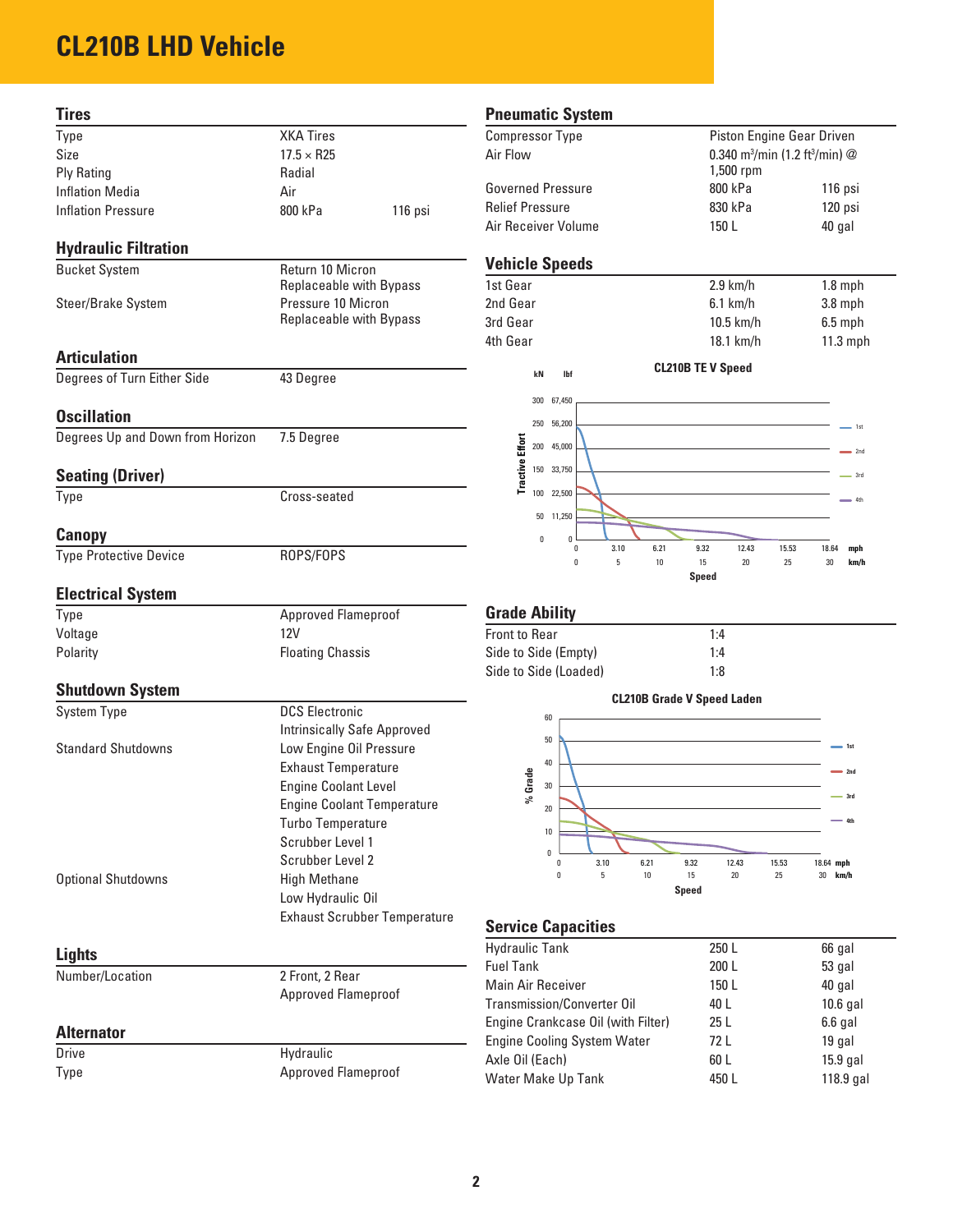# **CL210B LHD Vehicle**





# **Dimensions** (All dimensions are approximate.)

| 1 Width                           | 2340 mm | 92.1 in  |
|-----------------------------------|---------|----------|
| 2 Width - Overall                 | 2500 mm | 98.4 in  |
| 3 Height - Top of ROPS            |         |          |
| <b>LOW Canopy Mount</b>           | 1864 mm | 73.4 in  |
| <b>MID Canopy Mount</b>           | 1927 mm | 75.8 in  |
| <b>HIGH Canopy Mount</b>          | 1990 mm | 78.3 in  |
| 4 Height - Top of Covers          | 1550 mm | $61$ in  |
| 5 Height - Ground Clearance       | 370 mm  | 14.6 in  |
| 6 Length - Rear Axle to Bumper    | 2770 mm | 109 in   |
| 7 Length - Wheel Base             | 3360 mm | 132.3 in |
| 8 Length - Overall with Fork      | 9650 mm | 379.7 in |
| 9 Length - Overall with Bucket    | 9620 mm | 378.9 in |
| 10 Lift Height of Fork            | 2490 mm | 98 in    |
| 11 Lift Height - Fork Frame       | 3700 mm | 145.7 in |
| 12 Lift Height - Bucket Raised    | 3730 mm | 146.9 in |
| <b>13 Turn Radius Bucket</b>      | 6305 mm | 248.2 in |
| <b>14 Outer Turn Radius Frame</b> | 5901 mm | 232.3 in |
| <b>15 Inner Turn Radius</b>       | 3110 mm | 122.5 in |
|                                   |         |          |